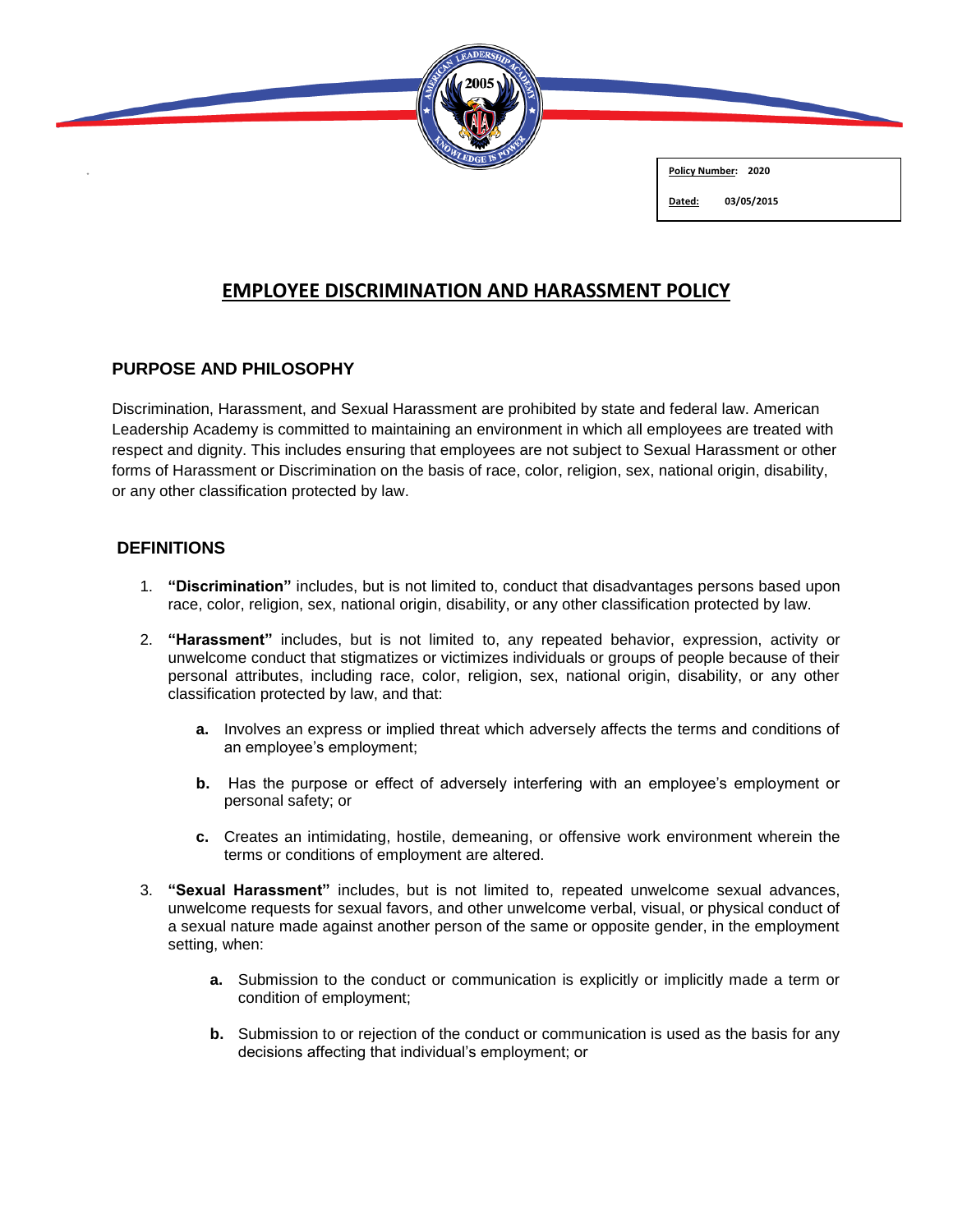**c.** The conduct or communication has the purpose or effect of altering the employee's terms or conditions of employment by creating an intimidating, hostile, or offensive work environment.

## **HARASSMENT AND DISCRIMINATION PROHIBITED**

Types of conduct which are prohibited and may, upon examination of the totality of the circumstances constitute Discrimination or Harassment based upon race, color, religion, sex, national origin, disability, or other classification protected by law include, but are not limited to:

- 1. Threatening or intimidating conduct directed at an employee because of the employee's race, color, religion, sex, national origin, physical or mental disability, or other classification protected by law;
- 2. Epithets, slurs, negative stereotypes, name calling, verbal abuse, derogatory comments, degrading descriptions, and hostile acts which are based upon an employee's race, color, religion, sex, national origin, physical or mental disability, or other classification protected by law;
- 3. Verbal, written, or graphic material containing comments or stereotypes aimed at degrading members of protected classes;
- 4. Aggressive conduct towards an employee motivated by race, color, religion, sex, national origin, physical or mental disability, or other classification protected by law;
- 5. Graffiti containing offensive or derogatory language, symbols, or pictures in the context any of the legally protected classifications;
- 6. Any unwelcome communication (whether written, verbal, or sent by electronic or other means) that is offensive or degrading and motivated by an employee's race, color, religion, sex, national origin, physical or mental disability, or other classification protected by law;
- 7. Jokes, notes, stories, drawings or pictures, gestures, or the display or distribution of offensive or degrading material based upon any of the legally protected classifications; or
- 8. Displaying words, pictures, or symbols on clothing that are offensive or degrading based upon any of the legally protected classifications.

## **SEXUAL HARASSMENT PROHIBITED**

Types of conduct which are prohibited and may, upon examination of the totality of the circumstances constitute Sexual Harassment under this policy include, but are not limited to:

- 1. Unwelcome leering, sexual flirtations or propositions, or any unwelcome sexual invitations or requests for sexual activity;
- 2. Sexual slurs, epithets, name calling, threats, verbal abuse, derogatory comments, or sexually degrading descriptions;
- 3. Graphic verbal comments about an individual's body, overly personal conversations, or any unwelcome communication (whether written, verbal, or sent by electronic or other means) that is sexually suggestive, sexually degrading, or implies sexual motives or intentions;
- 4. Sexual jokes, notes, stories, drawings or pictures, gestures, or the display or distribution of pornographic or other sexually oriented material;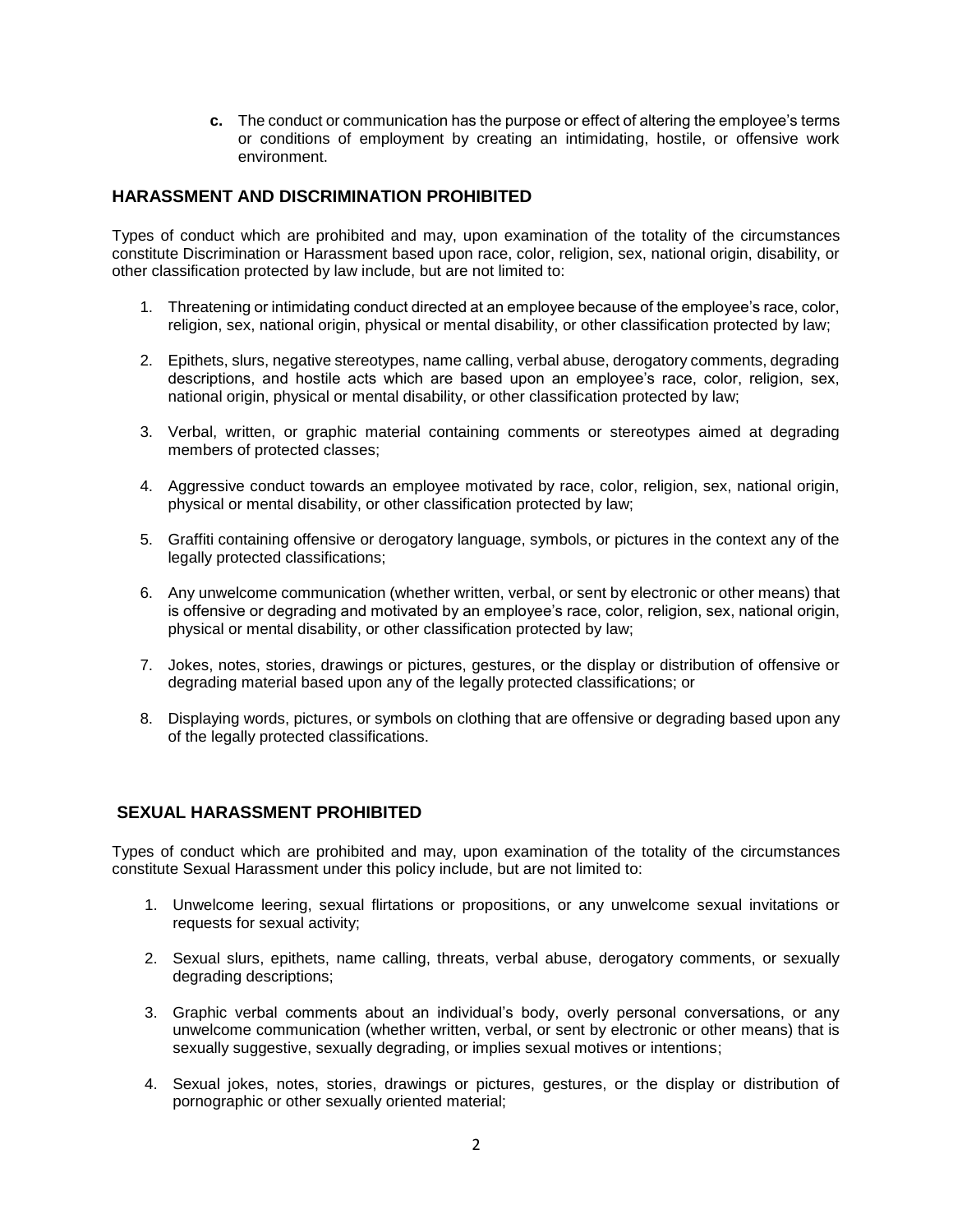- 5. Displaying words, pictures, or symbols on clothing that are sexually explicit or have an underlying sexual connotation, or wearing clothing in a sexually revealing or suggestive manner;
- 6. Spreading sexual rumors;
- 7. Teasing or sexual remarks;
- 8. Massaging, grabbing, fondling, stroking or brushing the body;
- 9. Touching oneself or another individual's body or clothing in a sexual way or any other offensive physical pranks or hazing;
- 10. Purposefully cornering or blocking normal movements or stalking;
- 11. Displaying sexually suggestive objects or performing/showing unwelcome and offensive skits, assemblies, or sexually suggestive productions;
- 12. Sexual activities of a criminal nature;
- 13. Unwelcome and offensive sexual public display of affection;
- 14. Engaging in the improper use of school computers and the Internet, including, but not limited to, accessing, downloading, or uploading pornography; sharing Internet pornography or e-mails; creating or maintaining websites with sexual content; participating in sexual discussions by means of e-mail, Internet chat rooms, instant messaging, social media, phone or tablet apps, or any other form of electronic communication.

#### **COMPLAINT PROCEDURE**

Employees who believe they have been subjected to Discrimination, Harassment, or Sexual Harassment shall immediately file a complaint as described in this section.

- 1. Employees who believe they have been subjected to Discrimination, Harassment or Sexual Harassment are encouraged, but not required, to confront the discriminator/harasser and tell the discriminator/harasser to stop the conduct because it is unwelcome.
- 2. If the complainant's concerns are not resolved satisfactorily through a discussion with the discriminator/harasser, or if the complainant feels he/she cannot discuss the concerns with the discriminator/harasser, the complainant shall report the Discrimination/Harassment to administration.
- 3. The complainant should document the incident(s) of Discrimination/Harassment using the Employee Discrimination and Harassment Report Form; however, verbal reports will be investigated.
- 4. An administrator to whom a complaint is made, whether verbal or in writing, shall, as soon as is reasonably possible after receiving the complaint, report it to the Executive Director.
- 5. School employees who observe Discrimination, Harassment, or Sexual Harassment in the workplace are encouraged to report it to their administrator.

Complaints of Discrimination, Harassment, or Sexual Harassment must include the following information: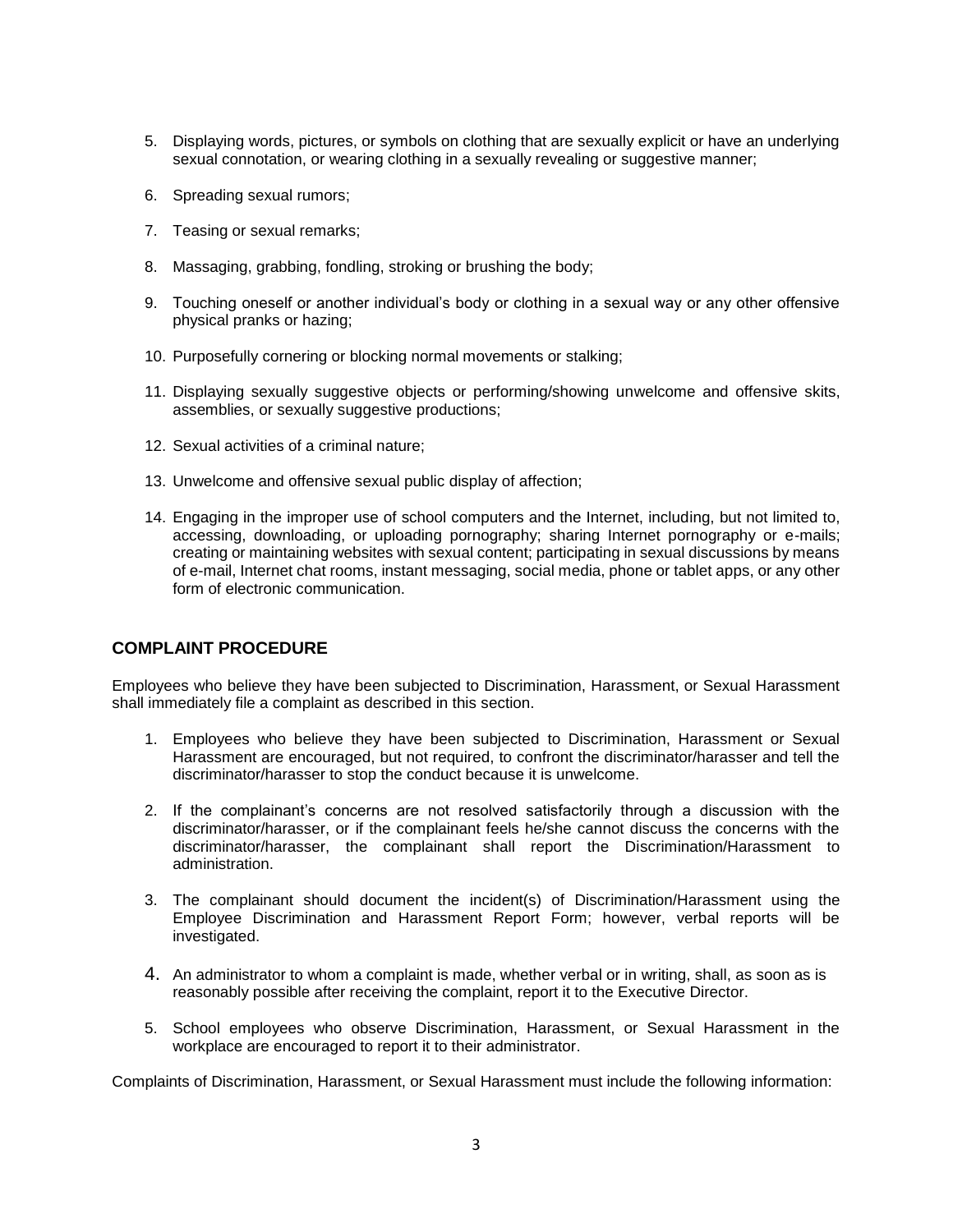- 1. Name, home address, email address, and home and work telephone numbers of complainant;
- 2. Date(s) of alleged violation(s);
- 3. Name(s) of person(s) responsible for alleged violation(s) (if known);
- 4. Description of the violation(s), including any allegations of official employment action, hostile work environment, and other adverse effects on the employee.

#### **INVESTIGATION**

- 1. The administrator or Executive Director shall report back to the complainant, notifying them in person or in writing that the school will take appropriate action to resolve the complaint. Also, the administrator or Executive Director shall instruct the complainant to report immediately if the objectionable behavior occurs again or if the alleged discriminator/harasser retaliates against them.
- 2. The administrator or Executive Director shall talk individually with the person making the complaint; the person accused of Discrimination, Harassment, or Sexual Harassment, and if the accused is a student, his/her parent or legal guardian; anyone who witnessed the alleged conduct; and anyone mentioned as having related information.
- 3. If the alleged discriminator/harasser admits all or part of the allegations, the administrator or Executive Director shall inform the accused that the objectionable conduct must cease immediately and shall then take appropriate disciplinary action against the discriminator/harasser.
- 4. If the alleged discriminator/harasser denies the allegations, the administrator or Executive Director shall promptly conduct a further investigation including interviewing witnesses, if any.
- 5. In reaching a decision about the complaint, the administrator or Executive Director should take into account the following:
	- a. Statements made by the persons identified above,
	- b. The details and consistency of each person's account.
	- c. Evidence of how the complainant reacted to the incident.
	- d. Evidence of any past instance of Discrimination/Harassment by the accused.
	- e. Evidence of any past Discrimination/Harassment complaints that were found to be untrue.
	- f. How the misconduct affected the terms and conditions of employment or one or more employees.
	- g. The type, frequency, and duration of the misconduct.
	- h. The number of persons involved.
	- i. The place and situation where the incident occurred.
	- j. Any other pertinent information applicable to the particular situation.

#### **DISCIPLINE**

1. Any student who engages in Discrimination, Harassment, or Sexual Harassment against an employee is in violation of this policy and shall be subject to disciplinary action consistent with the Student Discipline Policy. Disciplinary action may include, but is not limited to, suspension, expulsion, exclusion or loss of extracurricular activities.